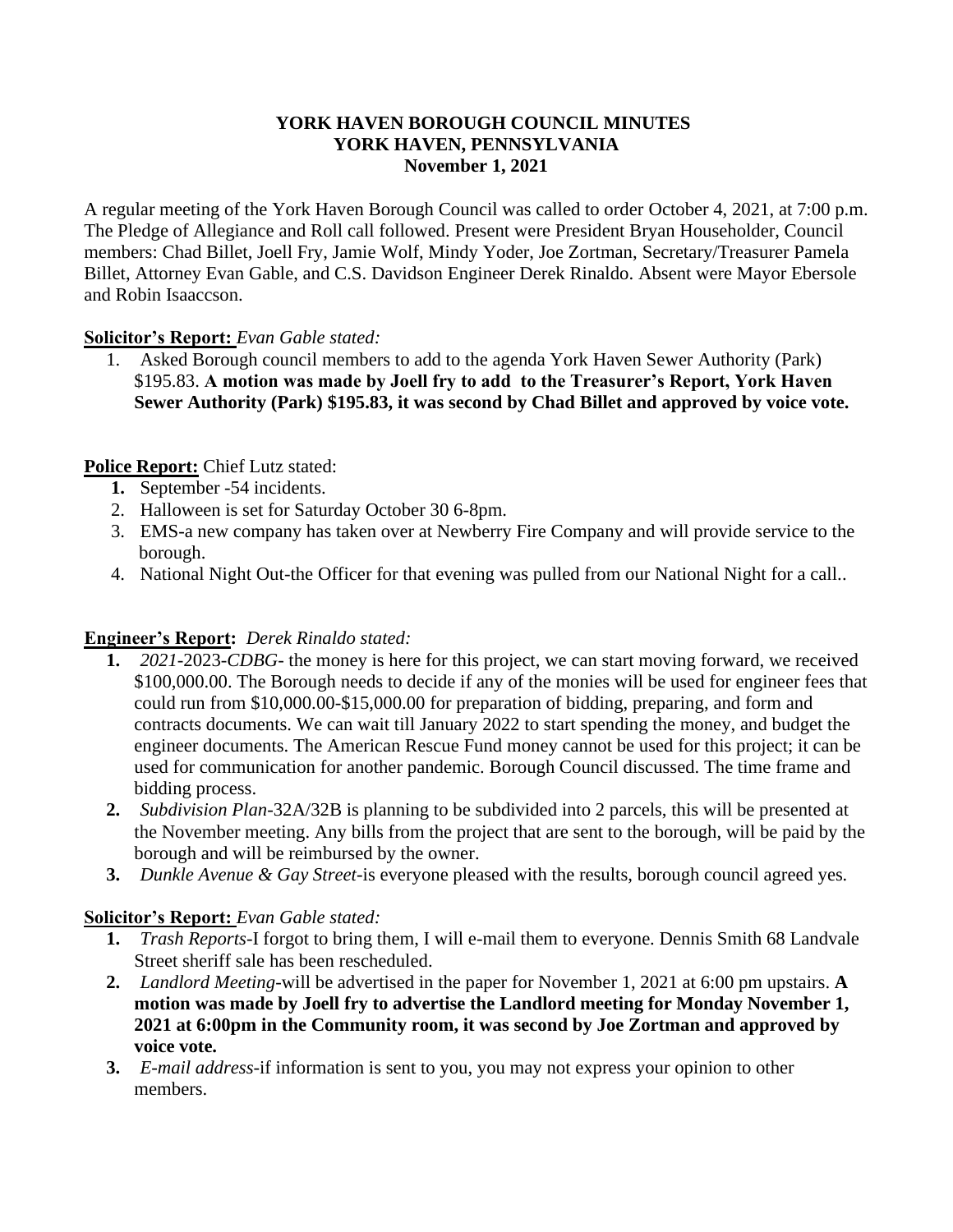### **Ordinance Officer:** Joe Zortman

1. New Ordinance Officer-I have resigned position as ordinance officer. Tim O'Sheehan has asked for this position. **A motion was made by Joe Zortman to accept the resignation of Joe Zortman of Ordinance Officer to Tim O'Sheehan; it was second by Chad Billet and passed by voice vote.** Joe will assist with the transition.

**Citizens**: Curtiss Tusing, Tim O'Sheehan, and Scott Shuler.

- 1. Curtiss Tusing-observing
- 2. Tim O'Sheehan-observing.
- 3. Scott Shuler-observing

**Minutes:** A motion was made by Mindy Yoder to approve the Minutes it was second by Joell Fry and passed by voice vote.

**Treasurer's Report:** A motion was made by Mindy Yoder to accept the Treasurer's report and second by Joell Fry They also approved to pay: Penn Waste, Met-Ed, Columbia Gas, Verizon, CGA Law Firm, Department of Labor & Industry, J&W Hardware, Media One PA, Susquehanna Fire Company, York Haven Sewer Authority and Newberry Township Police Department.

## **Mayor's Report:**

1.

**Borough Building:** Jamie Wolf stated:

- 1. I received \$100.00 for bricks-\$100.00 Francis Schaszberger.
- 2. York Haven Borough Renovations needs more followers we only have 2.
- 3. James Craft & Son gave us a donation of \$1,000.00.
- 4. Small game of chance license.
- 5. When asked how long will donations will be accepted, till the end of 2022.
- 6. Mulch-Resident Tim O'Sheehan said he knows of someone who may donate this and we could give a donation for this. He will contact them.
- 7.

### **Streets:** Joe Zortman stated:

- 1. Street employee Cody Durham sent his letter of resignation. He will drop off his key on October 6, 2021. **A motion was made by Chad Billet to accept the resignation of Cody Durham, a street employee; it was second by Joe Zortman and passed by voice vote.**
- 2. Borough Council discussed hiring street employees, Council member said he had a former employee contact him about a position, but he was requesting ion \$15.00 an hour.

# **Playground**: Mindy Yoder stated:

- 1. Mulch under the Borough Building
- 2. We would like a waiver for volunteers to sign, to not hold the borough responsible for injuries etc. Could contact the High Scholl for volunteers.
- 3. Chad Billet said the coach had been running a magnet over the mulch to check for nails. He asked of switching mowers with them, a discussion of insurance and liability.